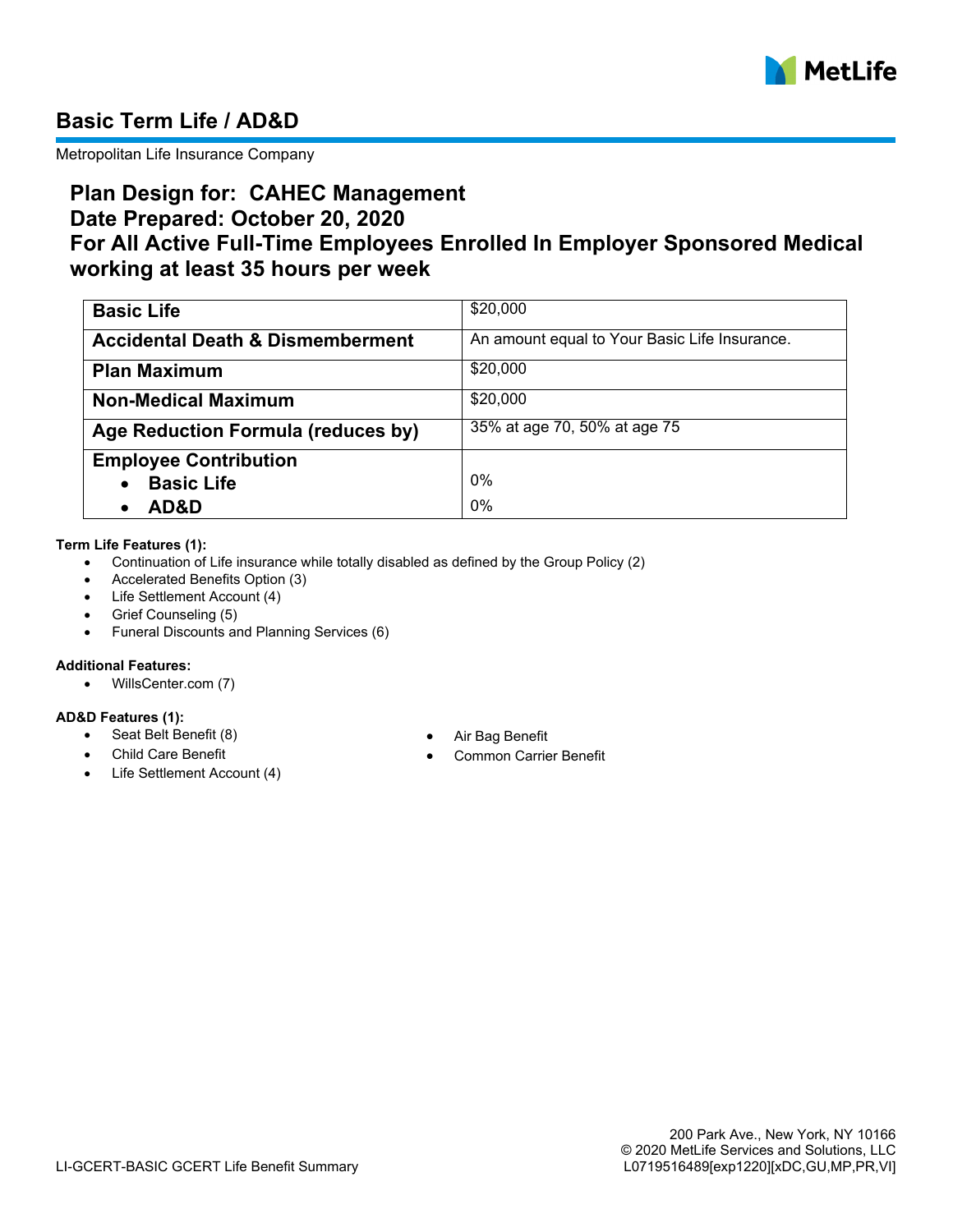### **What Is Not Covered?**

Like most insurance plans, this plan has exclusions. In addition, a reduction schedule may apply. Please see your benefits administrator or certificate for specific details.

Accidental Death & Dismemberment insurance does not include payment for any loss which is caused by or contributed to by: physical or mental illness, diagnosis of or treatment of the illness; an infection, unless caused by an external wound accidentally sustained; suicide or attempted suicide; injuring oneself on purpose; the voluntary intake or use by any means of any drug, medication or sedative, unless taken as prescribed by a doctor or an over-the-counter drug taken as directed; voluntary intake of alcohol in combination with any drug, medication or sedative; war, whether declared or undeclared, or act of war, insurrection, rebellion or riot; committing or trying to commit a felony; any poison, fumes or gas, voluntarily taken, administered or absorbed; service in the armed forces of any country or international authority, except the United States National Guard; operating, learning to operate, or serving as a member of a crew of an aircraft; while in any aircraft for the purpose of descent from such aircraft while in flight (except for self preservation); or operating a vehicle or device while intoxicated as defined by the laws of the jurisdiction in which the accident occurs.

Life and AD&D coverages are provided under a group insurance policy (Policy Form GPNP99 or G2130-S) issued to your employer by MetLife. Life and AD&D coverages under your employer's plan terminates when your employment ceases when your Life and AD&D contributions cease, or upon termination of the group insurance policy. Should your life insurance coverage terminate for reasons other than non-payment of premium, you may convert it to a MetLife individual permanent policy without providing medical evidence of insurability.

This summary provides an overview of your plan's benefits. These benefits are subject to the terms and conditions of the contract between MetLife and your employer. Specific details regarding these provisions can be found in the certificate. If you have additional questions regarding the Life Insurance program underwritten by MetLife, please contact your benefits administrator or MetLife. Like most group life insurance policies, MetLife group policies contain exclusions, limitations, terms and conditions for keeping them in force. Please see your certificate for complete details.

<sup>(1)</sup> Features may vary depending on jurisdiction.

<sup>(2)</sup> Total disability or totally disabled means your inability to do your job and any other job for which you may be fit by education, training or experience, due to injury or sickness. Please note that this benefit is only available after you have participated in the Basic/Supplemental Term Life Plan for 1 year and it is only available to the employee.

<sup>(3)</sup> When life expectancy is certified by a physician to be 12 months or less. The Accelerated Benefits Option (ABO) is subject to state availability and regulation. The ABO benefits are intended to qualify for favorable federal tax treatment in which case the benefits will not be subject to federal taxation. This information was written as a supplement to the marketing of life insurance products. Tax laws relating to accelerated benefits are complex and limitations may apply. You are advised to consult with and rely on an independent tax advisor about your own particular circumstances. Receipt of ABO benefits may affect your eligibility, or that of your spouse or your family, for public assistance programs such as medical assistance (Medicaid), Temporary Assistance to Needy Families (TANF), Supplementary Social Security Income (SSI) and drug assistance programs. You are advised to consult with social service agencies concerning the effect that receipt of ABO benefits will have on public assistance eligibility for you, your spouse or your family.

<sup>(4)</sup> Subject to state law, and/or group policyholder direction, the Total Control Account is provided for all Life and AD&D benefits of \$5,000 or more. The TCA is not insured by the Federal Deposit Insurance Corporation or any government agency. The assets backing TCA are maintained in MetLife's general account and are subject to MetLife's creditors. MetLife bears the investment risk of the assets backing the TCA, and expects to earn income sufficient to pay interest to TCA Accountholders and to provide a profit on the operation of the TCAs. Guarantees are subject to the financial strength and claims paying ability of MetLife.

<sup>(5)</sup> Grief Counseling services are provided through an agreement with LifeWorks US Inc. LifeWorks is not an affiliate of MetLife, and the services LifeWorks provides are separate and apart from the insurance provided by MetLife. LifeWorks has a nationwide network of over 30,000 counselors. Counselors have masters or doctoral degrees and are licensed professionals. The Grief Counseling program does not provide support for issues such as: domestic issues, parenting issues, or marital/relationship issues (other than a finalized divorce). For such issues, members should inquire with their human resources department about available company resources. This program is available to insureds, their dependents and beneficiaries who have received a serious medical diagnosis or suffered a loss. Events that may result in a loss are not covered under this program unless and until such loss has occurred. Services are not available in all jurisdictions and are subject to regulatory approval. Not available on all policy forms.

<sup>(6)</sup> Services and discounts are provided through a member of the Dignity Memorial® Network, a brand name used to identify a network of licensed funeral, cremation and cemetery providers that are affiliates of Service Corporation International (together with its affiliates, "SCI"), 1929 Allen Parkway, Houston, Texas. The online planning site is provided by SCI Shared Resources, LLC. SCI is not affiliated with MetLife, and the services provided by Dignity Memorial members are separate and apart from the insurance provided by MetLife. Not available in some states. Planning services, expert assistance, and bereavement travel services are available to anyone regardless of affiliation with MetLife. Discounts through Dignity Memorial's network of funeral providers are prenegotiated. Not available where prohibited by law. If the group policy is issued in an approved state, the discount is available for